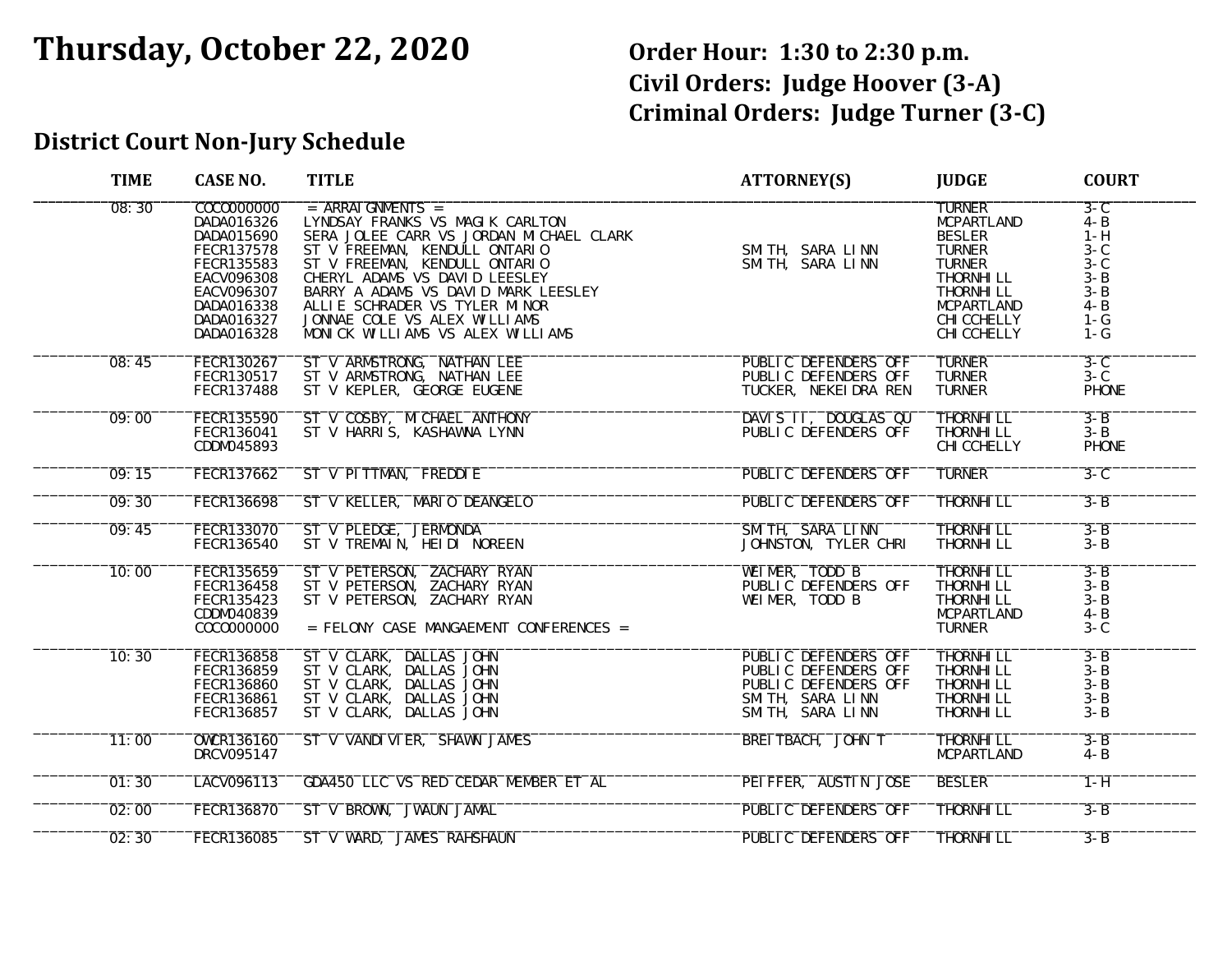## Linn County Associate District Court Schedule Thursday, October 22, 2020

#### Primary Queue Judge: Judge Jones Secondary Queue Judge: Judge Johnston

| $\mathbf{I}=\mathbf{I}$ . | Time                                   | Case No                                                                          | Title                                                                                                                                                                    | Attorney(s)                                                                                                                                  | Judge                                            | Court                                    |
|---------------------------|----------------------------------------|----------------------------------------------------------------------------------|--------------------------------------------------------------------------------------------------------------------------------------------------------------------------|----------------------------------------------------------------------------------------------------------------------------------------------|--------------------------------------------------|------------------------------------------|
|                           | $- - - - -$<br>08:30<br>08:30<br>08:30 |                                                                                  | =Juvenile Court=<br>=Juvenile Court=<br>=Juvenile Court=                                                                                                                 | ---------                                                                                                                                    | $- - - - - - - - -$<br>Bryner<br>Finley<br>Keast | $- - - - - -$<br>JJC-C<br>JJC-B<br>JJC-A |
|                           | 08:30                                  | AGCR137963                                                                       | =Appearances/Arraignments=<br>ST V BRAMOW JR., DOUGLAS DEAN                                                                                                              |                                                                                                                                              | Scott                                            | $1-E$                                    |
|                           |                                        | SRCR137821<br>AGCR137563<br>AGCR137565                                           | ST V BROCKMAN, TUCKER RAIN<br>ST V CARR, BRIAN JAMES<br>ST V CLARK, SCOTT ALAN                                                                                           | WEIMER, TODD B                                                                                                                               |                                                  |                                          |
|                           |                                        | AGCR137666<br>OWCR128303<br>OWCR137947                                           | ST V DYE, DIANNE M<br>ST V HERRERA, LEONARDO NAVARRO<br>ST V HOGAN, DIANA MAY                                                                                            | DAVIS II, DOUGLAS QU                                                                                                                         |                                                  |                                          |
|                           |                                        | SRCR137560<br>AGCR137470<br>SRCR137797<br>FECR138032                             | ST V MARTIN, JOSHUA JAMES<br>ST V MCATEE, JEREMY LEE<br>ST V MCNAMARA, STASNEY LEA<br>ST V TURNER, STACEY LEE                                                            | WEIMER, TODD B<br>BEATTY, JEFFREY MICH                                                                                                       |                                                  |                                          |
|                           | 09:00                                  | AGCR136622<br>AGCR134930                                                         | ST V STALEY, MARK ALLEN<br>ST V WHEELER, WILLIAM LORENZO                                                                                                                 | SISSEL, BRIAN K<br>SMITH, SARA LINN                                                                                                          | Jones                                            | $1-F$                                    |
|                           | 09:00                                  | AGCR133654                                                                       | ST V FRENO, SKYLER HERBERT                                                                                                                                               | BROWN, MARK ROBERT                                                                                                                           | Johnston                                         | $1 - C$                                  |
|                           | 09:15                                  |                                                                                  | =Bond Review=                                                                                                                                                            |                                                                                                                                              | Scott                                            | $1-E$                                    |
|                           | 09:30                                  |                                                                                  | =Bond Review=                                                                                                                                                            |                                                                                                                                              | Scott                                            | $1-E$                                    |
|                           | 09:30                                  | SRCR135628<br>AGCR135994<br>AGCR137120<br>SRCR136284<br>SRCR136997<br>SRCR135906 | ST V ELSHESHTAWY, RAMY<br>ST V MARTIN, JOSEPH<br>ST V MARTIN, JOSEPH<br>ST V MASCHMANN, ANGELA KAY<br>ST V MASCHMANN, ANGELA KAY<br>ST V WADE, CODY LEE                  | DAVIS II, DOUGLAS QU<br>DAVIS II, DOUGLAS QU<br>DAVIS II, DOUGLAS QU<br>WEIMER, TODD B<br>WEIMER, TODD B<br>DAVIS II, DOUGLAS QU             | Jones                                            | $1-F$                                    |
|                           | 09:30                                  | OWCR134345                                                                       | ST V DINGAMRO, BENAINDO ERIC                                                                                                                                             | KEEGAN, JOSEPH DEAN                                                                                                                          | Johnston                                         | $1 - C$                                  |
|                           | 09:45                                  |                                                                                  | =Bond Review=                                                                                                                                                            |                                                                                                                                              | Scott                                            | $1-E$                                    |
|                           | 10:00                                  |                                                                                  | =In Custody-Initial Appearance=                                                                                                                                          |                                                                                                                                              | Scott                                            | $1-E$                                    |
|                           | 10:00                                  | OWCR136768<br>OWCR136533<br>SRCR136615<br>AGCR136316<br>AGCR135741<br>OWCR135167 | ST V GELO, STEVEN MICHAEL<br>ST V MEISTER, SHANNON MAX<br>ST V METCALF, CLAIR MARIE<br>ST V PHILIPP, STONE MICHAEL<br>ST V SWICK, KYLE IVAN<br>ST V UGALDE, BRYANA JANET | GARNER, LINDSAY CLAI<br>GARNER, LINDSAY CLAI<br>TUCKER, NEKEIDRA REN<br>GARNER, LINDSAY CLAI<br>GARNER, LINDSAY CLAI<br>GARNER, LINDSAY CLAI | Jones                                            | $1-F$                                    |
|                           | 11:00                                  | AGCR133214                                                                       | ST V BENNETT-RIGONI, ANGELA                                                                                                                                              | WEIMER, TODD B                                                                                                                               | Johnston                                         | $1 - C$                                  |
|                           | 01:30<br>01:30<br>01:30                |                                                                                  | =Juvenile Court=<br>=Juvenile Court=<br>=Juvenile Court=                                                                                                                 |                                                                                                                                              | Bryner<br>Finley<br>Scott                        | JJC-C<br>JJC-B<br>JJC-A                  |
|                           | 01:30                                  | AGCR136661                                                                       | ST V BURKS, BREANNA MAY                                                                                                                                                  | GARNER, LINDSAY CLAI                                                                                                                         | Jones                                            | $1-F$                                    |
|                           | 01:30                                  | OWCR133728                                                                       | ST V ELLS III, DONALD HOWARD JAMES (MTS)                                                                                                                                 | KEEGAN, JOSEPH DEAN                                                                                                                          | Johnston                                         | $1 - C$                                  |
|                           | 01:30                                  | SRCR137008<br>SRCR133254<br>SRCR136992                                           | =Violations of No Contact Orders=<br>ST V LEONARD, RAKEEM DEMUND<br>ST V TESLIK, SHANE MICHAEL<br>ST V VANOSTRAN, HEIDI ANJILL                                           | JOHNSTON, TYLER CHRI<br>JOHNSON, BRIAN DEAN                                                                                                  | Keast                                            | $1-E$                                    |
|                           | 02:00                                  | OWCR135363                                                                       | ST V NGIYA, ALPHONSE AKOTO                                                                                                                                               | TUCKER, NEKEIDRA REN                                                                                                                         | Jones                                            | $1-F$                                    |